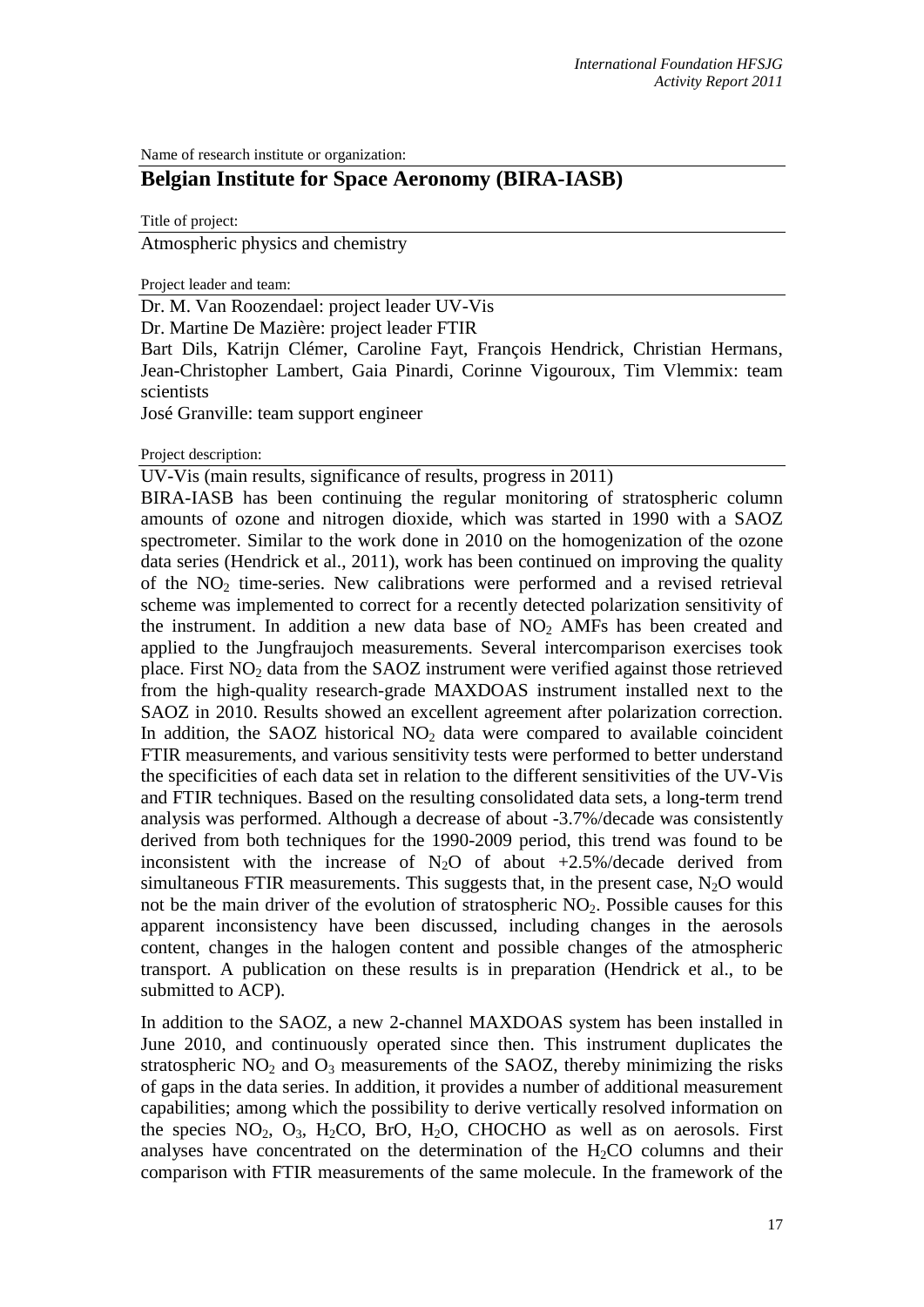recently awarded EU FP7 NORS (Demonstration Network Of ground-based Remote Sensing Observations in support of the GMES Atmospheric Service) project, both the SAOZ and MAXDOAS measurements will be further exploited to derive stratospheric and tropospheric  $NO<sub>2</sub>$  and  $O<sub>3</sub>$  data products as well as tropospheric H2CO and aerosols. The processing chain will be improved to allow for near-realtime data delivery to the NORS and NDACC data bases. More in-depth research activities will be performed to characterize the uncertainties and information content of the measurements. This will also include comparisons with FTIR and *in-situ* data sets to be made in collaboration with scientists from EMPA in Switzerland.

FTIR solar absorption spectrometry (main results, significance of results, progress in 2011)

BIRA-IASB collaborates with the University of Liège (ULg) for the exploitation of the Fourier transform infrared measurements at the Jungfraujoch and it coordinates a number of national (Belgian) and European projects in which the Jungfraujoch measurements play an important role.

The concentration of CO at Jungfraujoch is measured on a continuous basis at the surface by in-situ observations, with a non-dispersive infrared detection method. It is also observed regularly by FTIR remote-sensing methods in the boundary layer. In 2011, we have finalized the work on comparisons between both data sets and associated long-term trends, and their interpretation, in collaboration with colleagues from the University of Liège and EMPA in Switzerland. This work has been published by Dils et al., in 2011. It has been found that the substantial differences in sampled air masses, combined with the fact that the atmospheric life time of  $CO$  ( $\sim$ 2) months) is too short for it to be well mixed throughout the free troposphere but yet is long enough to feel the influence of far away source regions (both qualities which makes CO an ideal component for tracer studies), makes that substantial differences between NDIR and FTIR can arise, especially with regards to the overall trend. It has also been demonstrated that the influence from Asian emissions is much larger in the FTIR observations than it is in the NDIR.data.

In 2011, we also made another update of the  $O_3$  trends (total column trends and partial column trends in 4 atmospheric layers over Europe based on FTIR data) that were published by Vigouroux et al. in 2008 for the period 1994-2004, now for the period 1995-2011. In agreement with many observations, we see a leveling off of the decreasing trends at Northern mid-latitudes since 1995-1996. The effect of the Effective Equivalent Stratospheric Chlorine decline is visible in the upper stratosphere. And one observes a correlation between lower stratospheric and tropospheric trends.

These results have been presented in a poster during the NDACC 2011 Symposium at Ile de La Réunion in November 2011.

The work on the coordinated validation of the IASI instrument on METOP-1, for the species  $CO$  and  $HNO<sub>3</sub>$ , using NDACC FTIR data, is coming to an end and will be published early 2012.

The Jungfraujoch is one of the 4 demonstration stations in the EU FP7 project NORS that started in November 2011 (http://nors.aeronomie.be). Concerning the FTIR measurements, we will work on CO,  $CH_4$ ,  $NO_2$  and  $H_2CO$ . The objective is to make a more rapid data analysis and submission to the NDACC database, for use in the validation of the GMES Atmospheric Service products. Research will be undertaken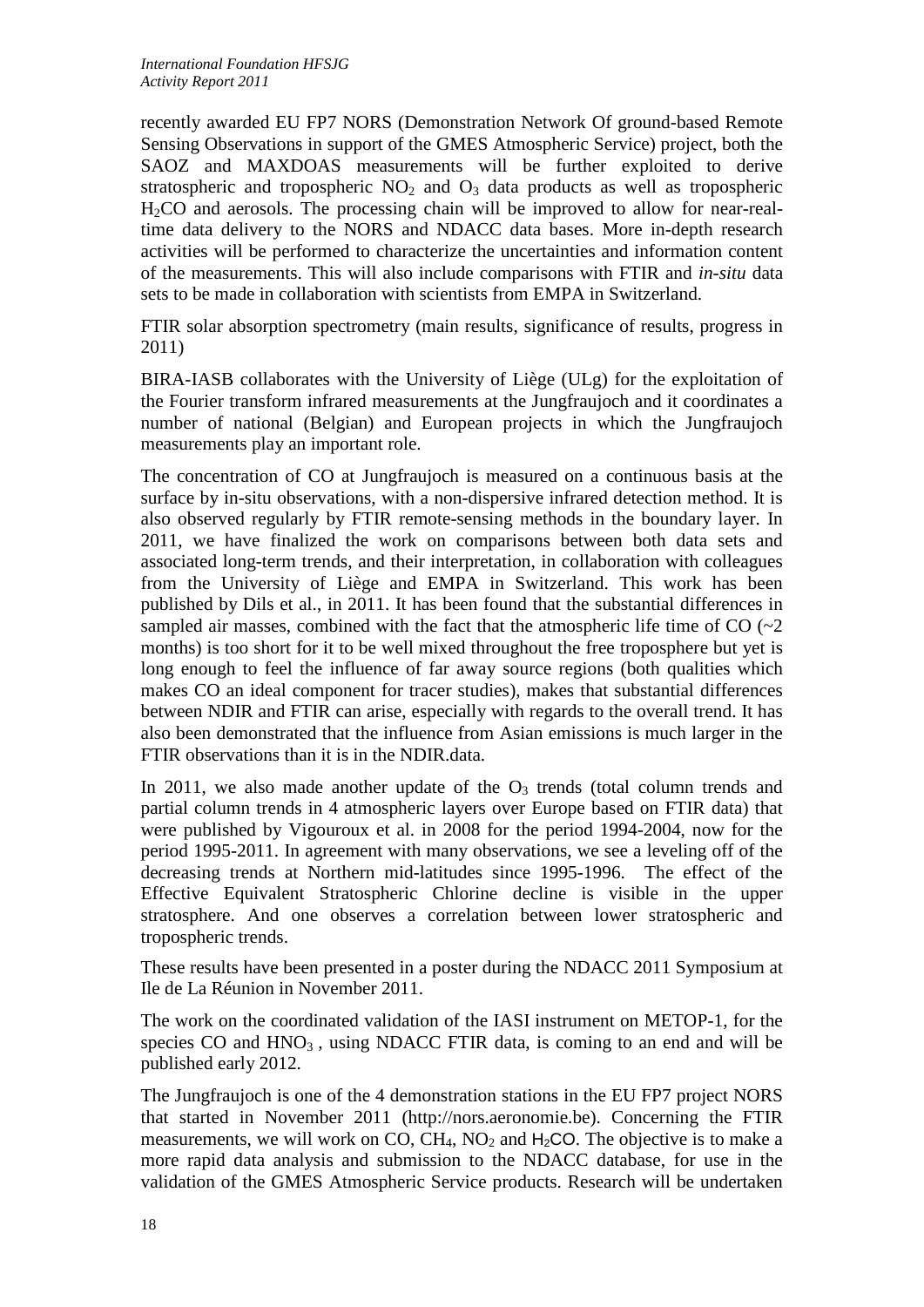as to common retrieval strategies for  $NO<sub>2</sub>$  and  $H<sub>2</sub>CO$ , and regarding a better characterisation of the FTIR data products (error budgets, representativeness, …).

Key words:

atmospheric composition, long-term monitoring, optical remote sensing, vertical inversion methods, satellite validation

Internet data bases:

The data are archived in the NDACC database [\(http://www.ndacc.org/\)](http://www.ndsc.ncep.noaa.gov/), in the NADIR/NILU database [\(http://www.nilu.no/projects/nadir\)](http://www.nilu.no/projects/nadir).

Data processed for ENVISAT validation purposes are also submitted to the ENVISAT CAL/VAL database [\(http://nadir.nilu.no/calval\)](http://nadir.nilu.no/calval).

The new HDF GEOMS format for UV-Vis DOAS data products has been implemented at the NDACC data base; first data submissions have taken place (for BrO vertical profiles)

The GEOMS HDF format for FTIR vertical profile data has been implemented at the NDACC database.

In the EU project GEOmon (finished in early 2011), data have been delivered to a dedicated Rapid Delivery ftp site at NILU at latest 3 months after data acquisition.

The SAOZ data have been also submitted to the Rapid Delivery ftp site at the GEOmon Data Center (http://www.geomon.eu/data.html)

In the frame of NORS, the data submission will be done in the GEOMS HDF format to the NDACC database, within 1 month after data acquisition.

Collaborating partners/networks:

Collaborations with University of Liège and NDACC partners

Collaboration with European FTIR and UV-Vis teams and modeling teams in the frame of the EU projects GEOMon and NORS;

Collaboration with M. Chipperfield of Univ. Leeds.

Both the UV-Vis and FTIR observations contribute to the international Network for the Detection of Atmospheric Composition Changes (NDACC, or the former NDSC).

Collaboration with B. Buchmann, D. Brunner, S. Henne and M. Steinbacher of EMPA

Collaboration with F. Goutail and A. Pazmino of LATMOS, France

Collaboration with K. Kreher and P. Johnston of NIWA, New-Zealand

Collaboration with the GOME, ENVISAT, OMI, ACE and MetOp GOME-2 and IASI satellite communities.

Scientific publications and public outreach 2009:

## **Refereed journal articles and their internet access**

Angelbratt, J., J. Mellqvist, D. Simpson, J. E. Jonson, T. Blumenstock, T. Borsdorff, P. Duchatelet, F. Forster, F. Hase, E. Mahieu, M. De Mazière, J. Notholt, A. K. Petersen, U. Raffalski, C. Servais, R. Sussmann, T. Warneke, and C. Vigouroux, Carbon monoxide (CO) and ethane (C2H6) trends from ground-based solar FTIR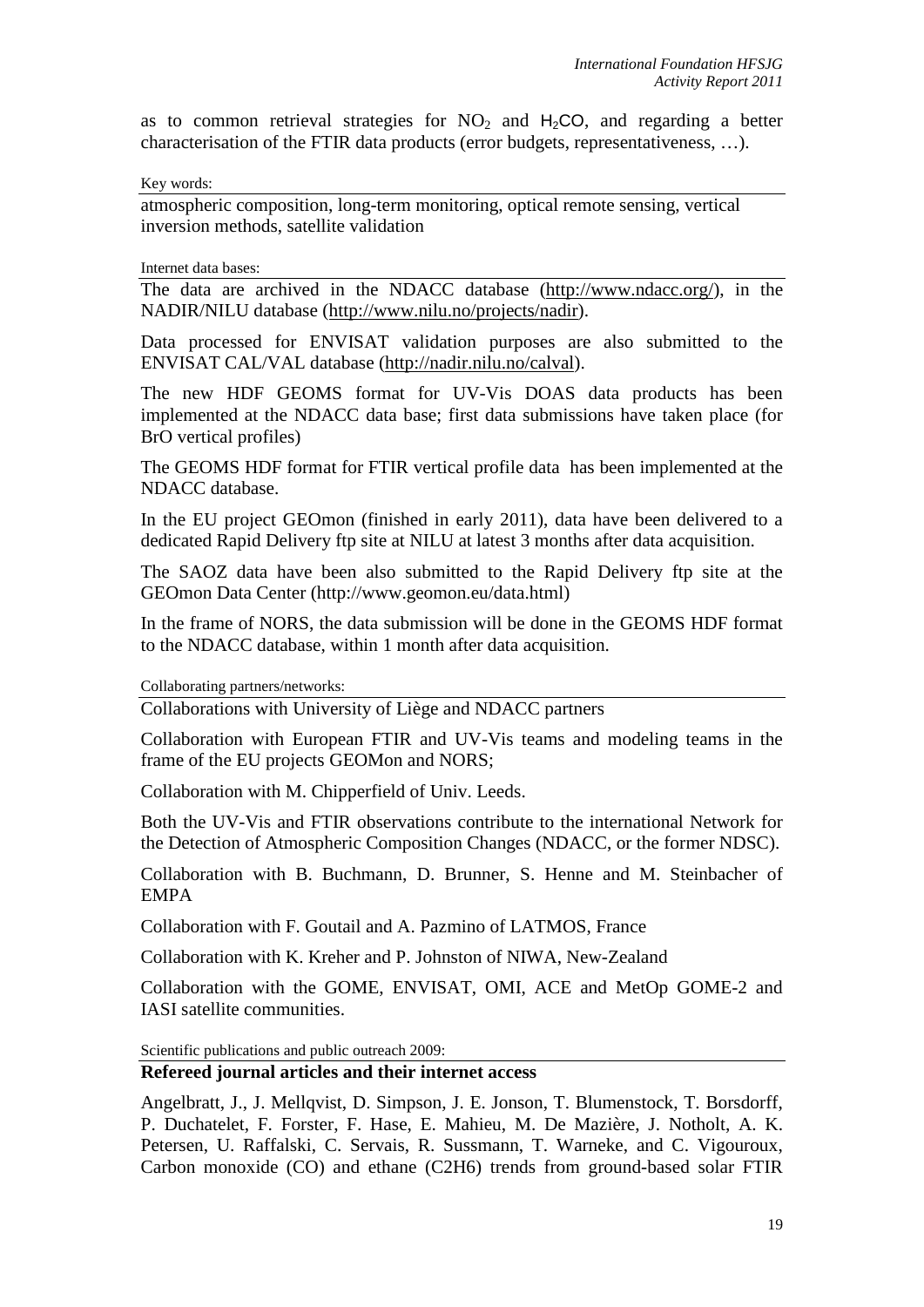measurements at six European stations, comparison and sensitivity analysis with the EMEP model, doi:10.5194/acp-11-9253-2011, Atmos. Chem. Phys., 11, 9253–9269, 2011.

<http://www.atmos-chem-phys.net/11/9253/2011/acp-11-9253-2011.pdf>

Dils, B., J. Cui, S. Henne, E. Mahieu, M. Steinbacher, M. De Mazière, 1997-2007 CO trend at the high Alpine site Jungfraujoch: A comparison between NDIR surface in situ and FTIR remote sensing observations, doi:10.5194/acp-11-6735-2011, Atmos. Chem. Phys., 11, 6735–6748, 2011.

<http://www.atmos-chem-phys.net/11/6735/2011/acp-11-6735-2011.pdf>

Kohlhepp, R., Ruhnke, R., M.P. Chipperfield, M. De Mazière, J. Notholt, S. Barthlott, R.L. Batchelor, R.D. Blatherwick, Th.Blumenstock, M.T. Coffey, P. Duchatelet, H. Fast, W. Feng, A. Goldman, D.W.T. Griffith, K. Hamann, J.W. Hannigan, F. Hase, N.B. Jones, A. Kagawa, Y. Kasai, O. Kirner, R. Kohlhepp, W. Kouker, I. Kramer, R.Lindenmaier, E. Mahieu, R.L. Mittermeier, B. Monge-Sanz, I. Murata, H. Nakajima, I. Morino, M. Palm, C. Paton-Walsh, Th. Reddmann, M. Rettinger, C.P. Rinsland, E. Rozanov, M. Schneider, C. Senten, B.-M. Sinnhuber, D. Smale, K. Strong, R. Sussmann, J.R. Taylor, G. Vanhaelewyn, T. Warneke, C. Whaley, M. Wiehle, and S.W. Wood, Senten, C., B.-M. Sinnhuber, D. Smale, K. Strong, R. Sussmann, J.R. Taylor, G. Vanhaelewyn, T. Warneke, C. Whaley, M.Wiehle, and S.W. Wood, Observed and simulated time evolution of HCl, ClONO2, and HF total columns, Atmos. Chem. Phys. Discuss., 11, 32085-32160, 2011. <http://www.atmos-chem-phys-discuss.net/11/32085/2011/acpd-11-32085-2011.pdf.>

Prados-Roman, C., Butz, A., Deutschmann, T., Dorf, M., Kritten, L., Minikin, A., Platt, U., Schlager, H., Sihler, H., Theys, N., Van Roozendael, M., Wagner, T., and Pfeilsticker, K., Airborne DOAS limb measurements of tropospheric trace gas profiles: case studies on the profile retrieval of O4 and BrO, Atmos. Meas. Tech., 4, 1241-1260, doi:10.5194/amt-4-1241-2011, 2011.

<http://www.atmos-meas-tech.net/4/1241/2011/amt-4-1241-2011.pdf>

Roscoe, H.K., M. Van Roozendael, C. Fayt, A. du Piesanie, N. Abusallah, C. Adams, M. Akrami, I. Alonso Calvo, A. Cede, J. Chong, K. Clemer, U. Friess, M. Gil Ojeda, F. Goutail, R. Graves, A. Griesfeller, K. Grossmann, G. Hemerijckx, F. Hendrick, J. Herman, C. Hermans, H. Irie, Y. Kanaya, K. Kreher, P. Johnston, R. Leigh, A. Merlaud, G. H. Mount, M. Navarro, H. Oetjen, A. Pazmino, E. Peters, G. Pinardi, O. Puentedura, A. Richter, A. Schönhardt, R. Shaiganfar, E. Spinei, K. Strong, H. Takashima, T. Vlemmix, M. Vrekoussis, T. Wagner, F. Wittrock, M. Yela, S. Yilmaz, F. Boersma, J. Hains, M. Kroon, A. Piters, Intercomparison of slant column measurements of NO2 and O4 by MAX-DOAS and zenith-sky UV and visible spectrometers, Atmos. Meas. Tech., 3, 1629-1646, 2010.

<http://www.atmos-meas-tech.net/3/1629/2010/amt-3-1629-2010.pdf>

Hendrick, F., J.-P. Pommereau, F. Goutail, R. D. Evans, D. Ionov, A. Pazmino, E. Kyrö, G. Held, P. Eriksen, V. Dorokhov, M. Gil, and M. Van Roozendael, NDACC UV-visible total ozone measurements: Improved retrieval and comparison with correlative satellite and ground-based observations, Atmos. Chem. Phys., 11, 5975- 5995, doi:10.5194/acp-11-5975-2011, 2011.

<http://www.atmos-chem-phys.net/11/5975/2011/acp-11-5975-2011.pdf>

Theys, N., M. Van Roozendael, F. Hendrick, I. De Smedt, Q. Errera, A. Richter, M. Begoin, X. Yang and M. De Mazière, Global observations of BrO in the troposphere using GOME-2 satellite data, Atmos. Chem. Phys., 11, 1791-1811, 2011.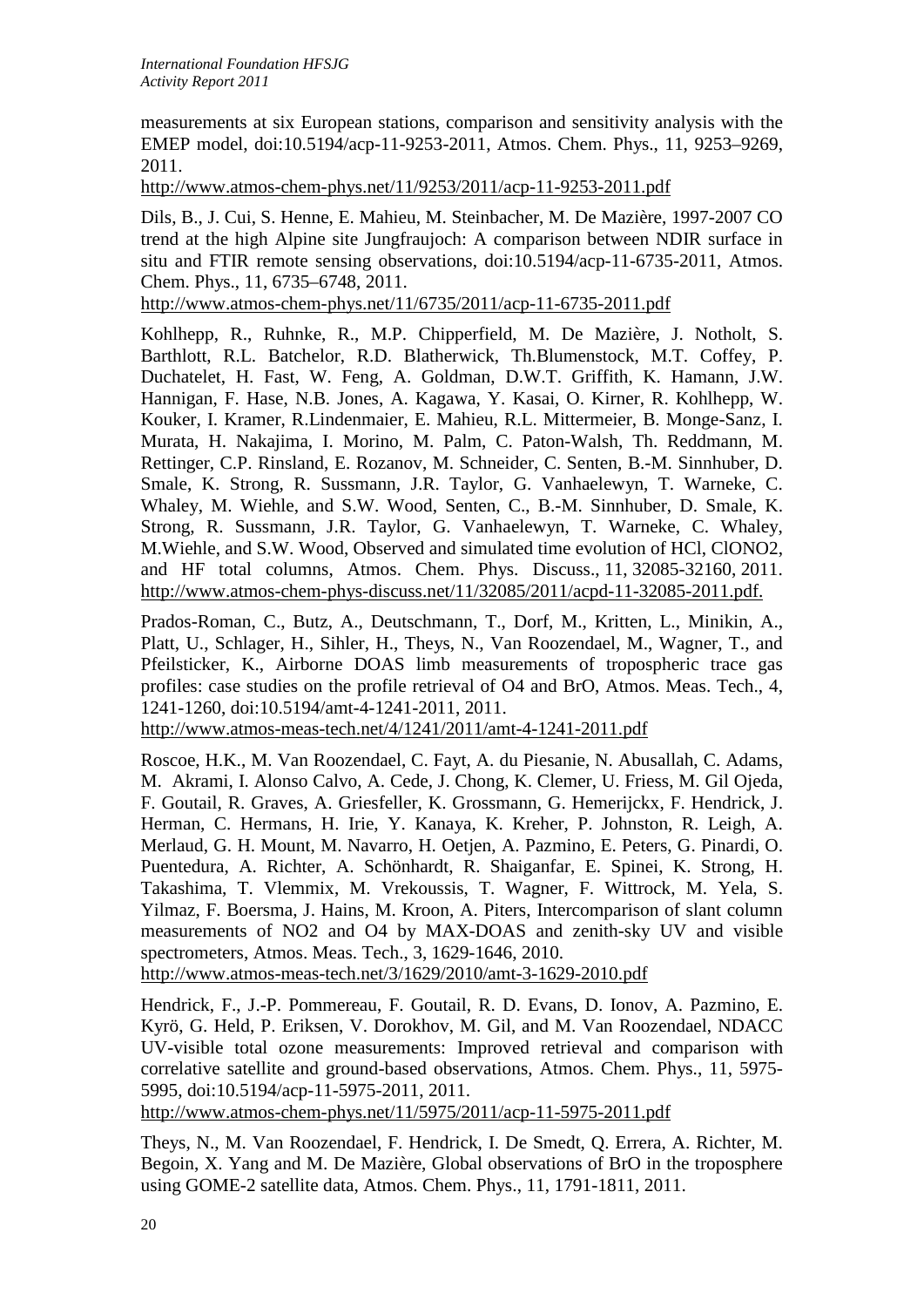Atmos. Chem. Phys., 11, 1791-1811, 2011

Valks, P., J.-C. Lambert, G. Pinardi, A. Richter, N. Hao, D. Loyola, M. Van Roozendael, S. Emmadi, F. Goutail, A. Pazmino, Operational total and tropospheric NO2 column retrieval for GOME-2/MetOp, Atmos. Meas. Tech. Discuss., 4, 1617- 1676, 2011.

<http://www.atmos-meas-tech.net/4/1491/2011/amt-4-1491-2011.pdf>

Zieger, P., E. Weingartner, J. Henzing, M. Moerman, G. de Leeuw, J. Mikkila, K. Clémer, M. Van Roozendael, S. Yilmaz, U. Frieß, H. Irie, T. Wagner, R. Shaiganfar, S. Beirle, A. Apituley, K. Wilson, and U. Baltensperger, Comparison of ambient aerosol extinction coefficients obtained from in-situ, MAX-DOAS and LIDAR measurements, Atmos. Chem. Phys., 11, 2603-2624, 2011.

Van Roozendael, M., R. Spurr, D. Loyola, C. Lerot, D. Balis, J-C. Lambert, W. Zimmer, J. van Gent, J. van Geffen, M. Koukouli, J. Granville, A. Doicu, C. Fayt, C. Zehner, Fifteen years of GOME/ERS2 total ozone data: the new direct-fitting GOME Data Processor (GDP) Version 5: I. Algorithm Description, J. Geophys. Res., in press (2011).

Irie, H., Takashima, H., Kanaya, Y., Boersma, K. F., Gast, L., Wittrock, F., Brunner, D., Zhou, Y., and Van Roozendael, M., Eight-component retrievals from groundbased MAX-DOAS observations, Atmos. Meas. Tech., 4, 1027-1044, doi:10.5194/amt-4-1027-2011, 2011.

<http://www.atmos-meas-tech.net/4/1027/2011/amt-4-1027-2011.pdf>

Merlaud, A., C. Fayt, N. Theys, C. Hermans, and M. Van Roozendael, Airborne DOAS measurements in Arctic: vertical distributions of aerosol extinction coefficient and NO2 concentration, Atmos. Chem. Phys., 11, 9219-9236, doi:10.5194/acp-11- 9219-2011, 2011.

<http://www.atmos-chem-phys.net/11/9219/2011/acp-11-9219-2011.pdf>

Piters, A.J.M., K. F. Boersma, M. Kroon, J. C. Hains, M. Van Roozendael, F. Wittrock, N. Abuhassan, C. Adams, M. Akrami, M. Allaart, I. Alonso Calvo, A. Apituley, H.B. Bergwerff, A.J.C. Berkhout, D. Brunner, A. Cede, J. Chong, K. Clémer, C. Fayt, U. Frieß, L.F.L. Gast, M. Gil Ojeda, F. Goutail, R. Graves, A. Griesfeller, K. Großmann, G. Hemerijckx, F. Hendrick, B. Henzing, J. Herman, C. Hermans, M. Hoexum, G.H. van der Hoff, H. Irie, P.V. Johnston, Y. Kanaya, M.P. Keuken, Y.J. Kim, H. Klein-Baltink, K. Kreher , G. de Leeuw, R. Leigh, A. Merlaud, M.M. Moerman, P. Monks, G.H. Mount, M. Navarro-Comas, H. Ötjen, A. Pazmino, E. Peters , A. du Piesanie, G. Pinardi, O. Puentedura, A. Richter, H.K. Roscoe, A. Schönhardt, B. Schwarzenbach, R. Shaiganfar, W. Sluis, E. Spinei, A.P. Stolk, K. Strong, D. Swart, H. Takashima , T. Vlemmix, M. Vrekoussis, T. Wagner, C. Whyte, K. Wilson, M. Yela, S. Yilmaz, P. Zieger, Y. Zhou, The Cabauw Intercomparison campaign for Nitrogen Dioxide Measuring Instruments (CINDI): Design, Execution, and First Results, Atmos. Meas. Tech. Discuss., 4, 5935-6005, 2011. <http://www.atmos-meas-tech-discuss.net/4/5935/2011/amtd-4-5935-2011.html>

# **Data books and reports**

C. Vigouroux, co-author of chapter 2 (CHAPTER 2: STRATOSPHERIC OZONE AND SURFACE ULTRAVIOLET RADIATION) of the WMO [Scientific Assessment](http://www.wmo.int/pages/mediacentre/press_releases/documents/898_ExecutiveSummary.pdf) of Ozone [Depletion: 2010](http://www.wmo.int/pages/mediacentre/press_releases/documents/898_ExecutiveSummary.pdf)